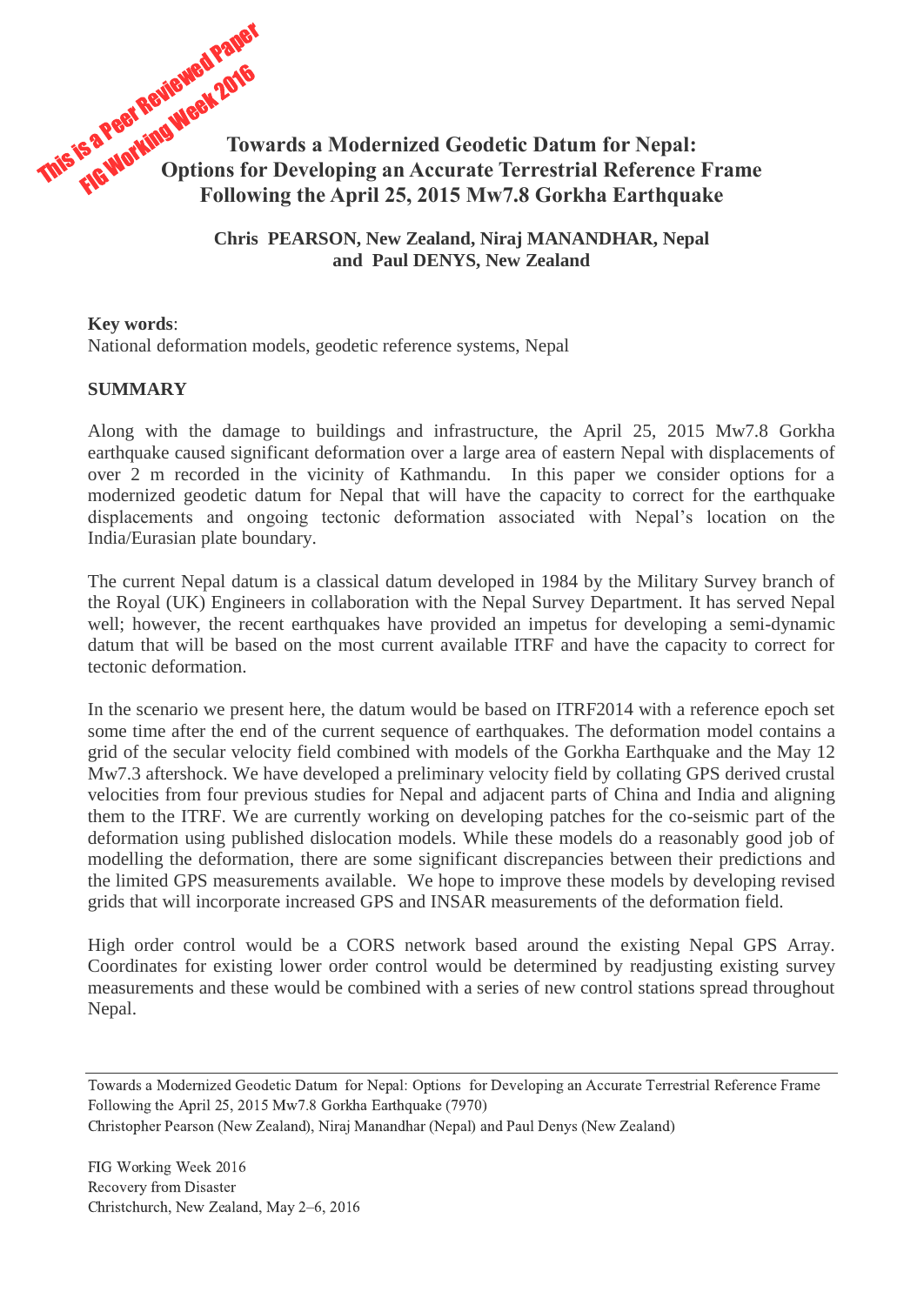# **Towards a Modernized Geodetic Datum for Nepal: Options for Developing an Accurate Terrestrial Reference Frame Following the April 25, 2015 Mw7.8 Gorkha Earthquake**

# **Chris PEARSON, New Zealand, Niraj MANANDHAR, Nepal and Paul DENYS, New Zealand**

# **1. INTRODUCTION**

The Survey Department of Nepal is responsible for the geodetic control network in Nepal, which forms the basis of surveying and mapping tasks. A precise control network ensures quality surveying, engineering and mapping activities. Besides the developmental activities, a precise control network ensures accurate cadastral survey, which promotes good governance.

Nepal is located at the conjoint of two converging plates: the Indian plate to the south and the overriding Eurasian plate to the north. Due to the regular convergence of these plates along with the  $25<sup>th</sup>$  April 2015 Mw7.8 Gorkha earthquake events; the integrity of the existing passive geodetic control network cannot be assured.

Along with the damage to buildings and infrastructure, the Gorkha earthquakes caused metre level co-seismic displacements over a large area in eastern Nepal with displacements of over 2 m recorded in the vicinity of Kathmandu. These displacements potentially cause significant discrepancies between the true post-earthquake position of points in this region and their official coordinates, which are based on pre earthquake values. Because Nepal currently has a static datum (known as the Nepal Everest datum, Manandhar (2011), Spence (1987)), the only way to correct for the co-seismic displacement is to re-survey the control in the affected areas. As a result of the distortions introduced by the earthquake, Nepal is considering introducing a new geodetic datum. In this paper we consider options for a modernized geodetic datum for Nepal that will have the capacity to correct for the earthquake displacements and ongoing tectonic deformation associated with Nepal's location on the India/Asia plate boundary.

# **2. POSSIBLE OUTLINE FOR A SEMI-DYNAMIC DATUM FOR NEPAL**

In this paper we consider the possibility of Nepal adopting a semi-dynamic datum, similar to the NZGD2000 datum that New Zealand has use for the last 15 years (Crook *et al.,* 2015). Normally, a semi-dynamic datum aligned to the version of the ITRF that is current at the time that the datum is released. In this case the obvious candidate would be ITRF2014. While this has not yet been published we expect it will be before Nepal finalizes its national datum. In order to produce stable coordinates, all coordinates are projected to a common reference epoch. It is best to avoid the epoch of the ITRF since this is typically several years in the past when the ITRF was introduced. For a national datum the epoch date should be as current as possible. This is particularly important for Nepal because we want a reference epoch that is after the recent sequence of earthquakes.

Towards a Modernized Geodetic Datum for Nepal: Options for Developing an Accurate Terrestrial Reference Frame Following the April 25, 2015 Mw7.8 Gorkha Earthquake (7970)

Christopher Pearson (New Zealand), Niraj Manandhar (Nepal) and Paul Denys (New Zealand)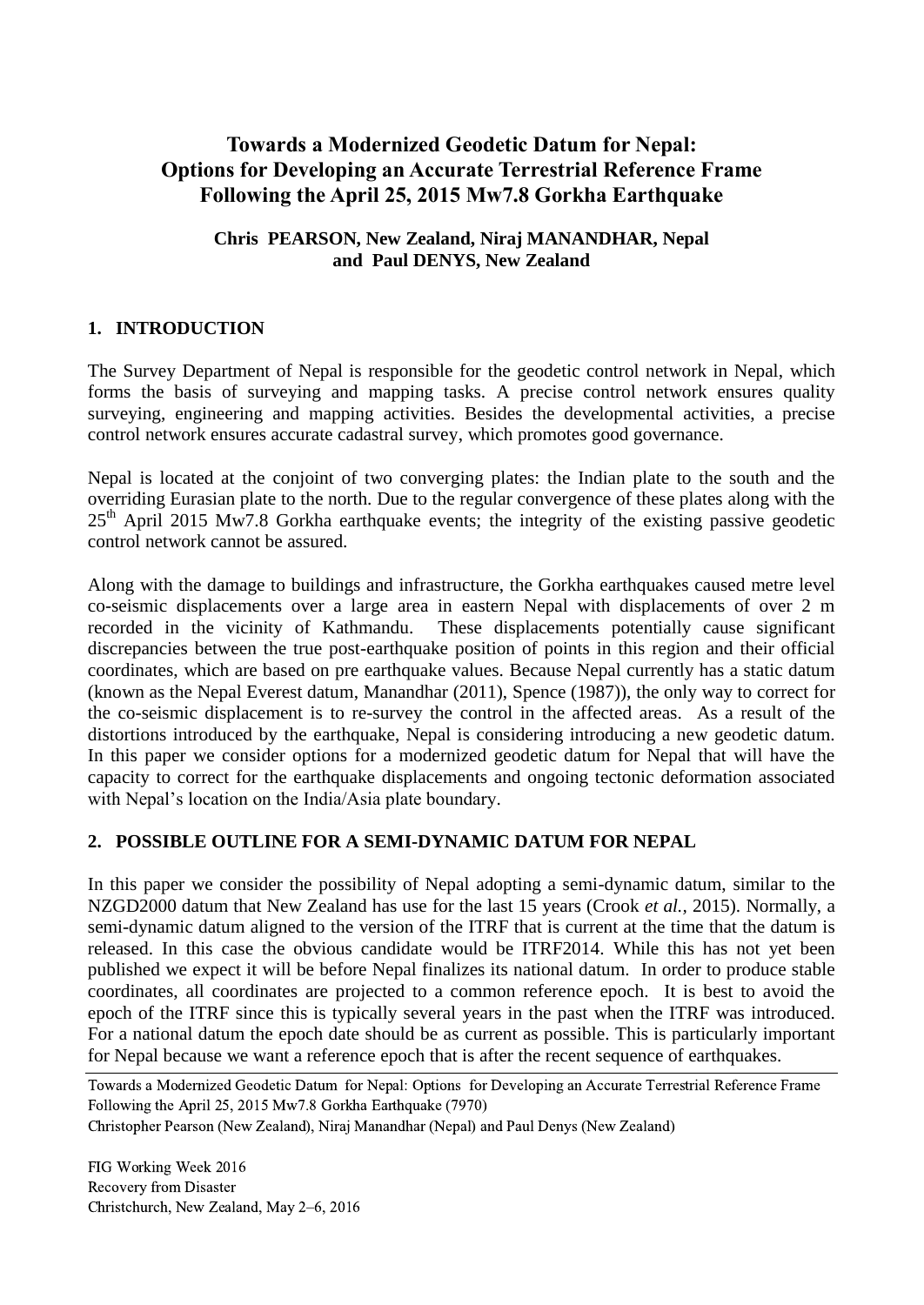In the scenario we present here, the datum would be based on be ITRF2014 with a reference epoch set some time after the end of the current sequence of earthquakes. We propose to use the beginning of the year that the datum is introduced. Consideration could also be given to an epoch slightly in the future to give the datum greater longevity, however, because Nepal is currently experiencing an aftershock sequence and on-going post-seismic deformation, deformation in the interval between the introduction of the datum and a future epoch date is currently too unpredictable to allow coordinates to be accurately projected to a future epoch date.

# **3. DEFORMATION MODEL**

Typically, a deformation model contains two distinctly different elements. The first is a model of the variation of the long term (or secular) crustal velocity across the country and the second is a model or models of the co-seismic deformation associated with any large earthquakes that have occurred since the datum was introduced. Both the velocity model and the co-seismic deformation models are typically grid files so that the estimates of the velocity or co-seismic shifts can be determined using a process of bi-linear interpolation (Stanaway *et al.* 2012).

Our model of the velocity field for Nepal was developed by combining published velocities for Nepal and adjacent parts of China and India from four geodetic studies in the Nepal region. These include 96 measurements from Betenilli *et al.,* (2006), 70 from Jade *et al.,* (2014), 38 from Ader *et al.,* (2012), and 228 from Banerjee *et al.,* (2008). Before these solutions can be combined they must be aligned to a common reference frame. We used the preliminary velocity field from the Repro2 combination which incorporated all GNS data through day 140 of 2014 (Jean and Dach, (2015), Altamimi *et al.,* (2014)) for this purpose. To accomplish this we held the velocities for IGS stations from this set fixed, and aligned all of the other velocity solutions to them. The alignment process required solving for translation and rotation and scale rates to align the vectors that are common between two or more solutions using a least square procedure described by Snay *et al.,* (2015). Figure 1 shows the location of points that are common between two or more velocity solutions and thus were used in alignment process.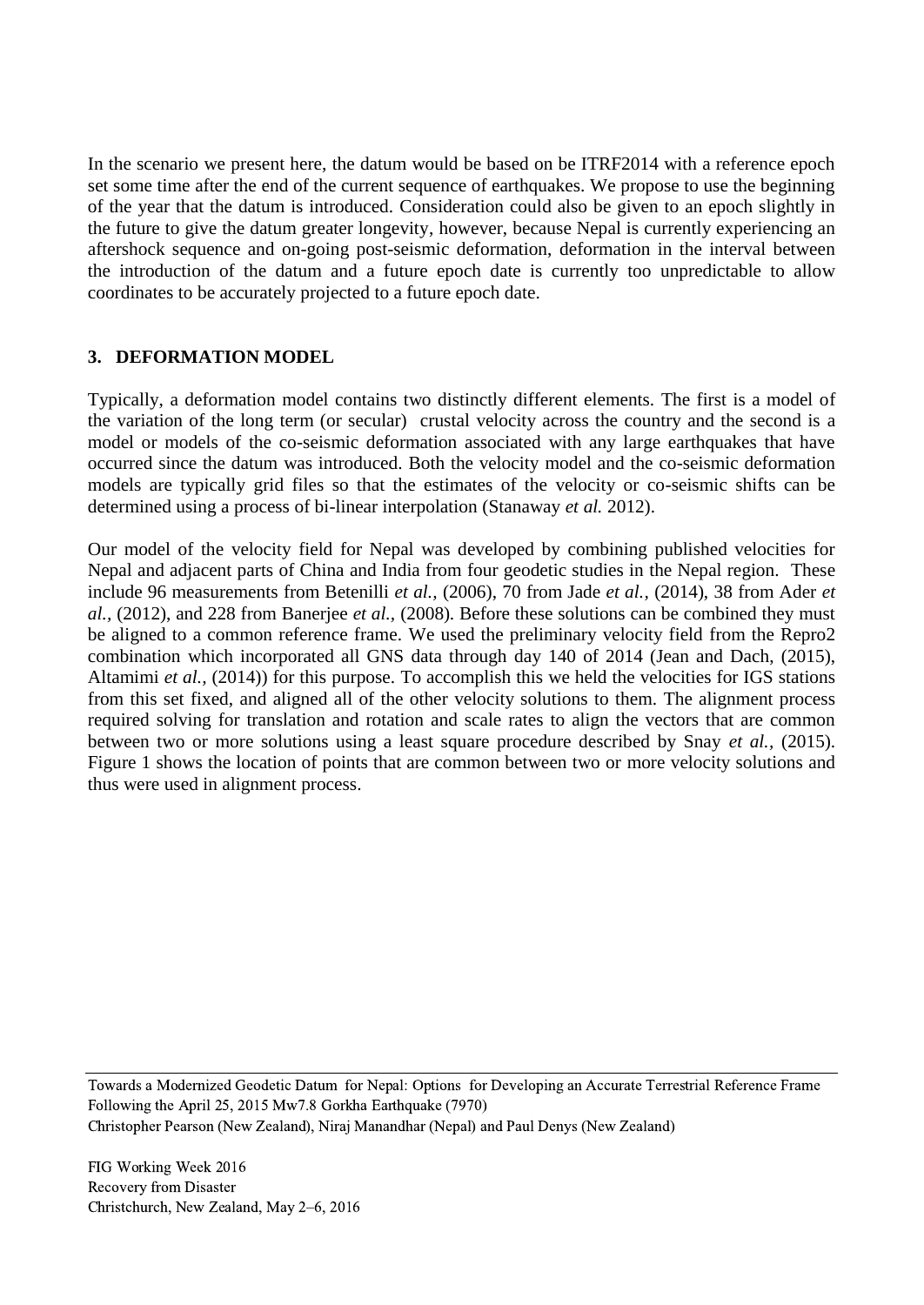

Figure 1: Dots show the location of points that are common between two or more velocity solutions. Red dots and four character IDs show the locations of stations included in the Repro2 combination while black dots show alignment points that do not include any Repro2 combination stations.

The velocity combination contained 1043 unique velocity vectors. While many of these vectors are outside of our zone of interest there are 256 vectors located within the region 76°E and 93°E and 22°N and 35°N, which we can use to determine a velocity grid for Nepal. The resulting velocity vectors are shown in Figure 2.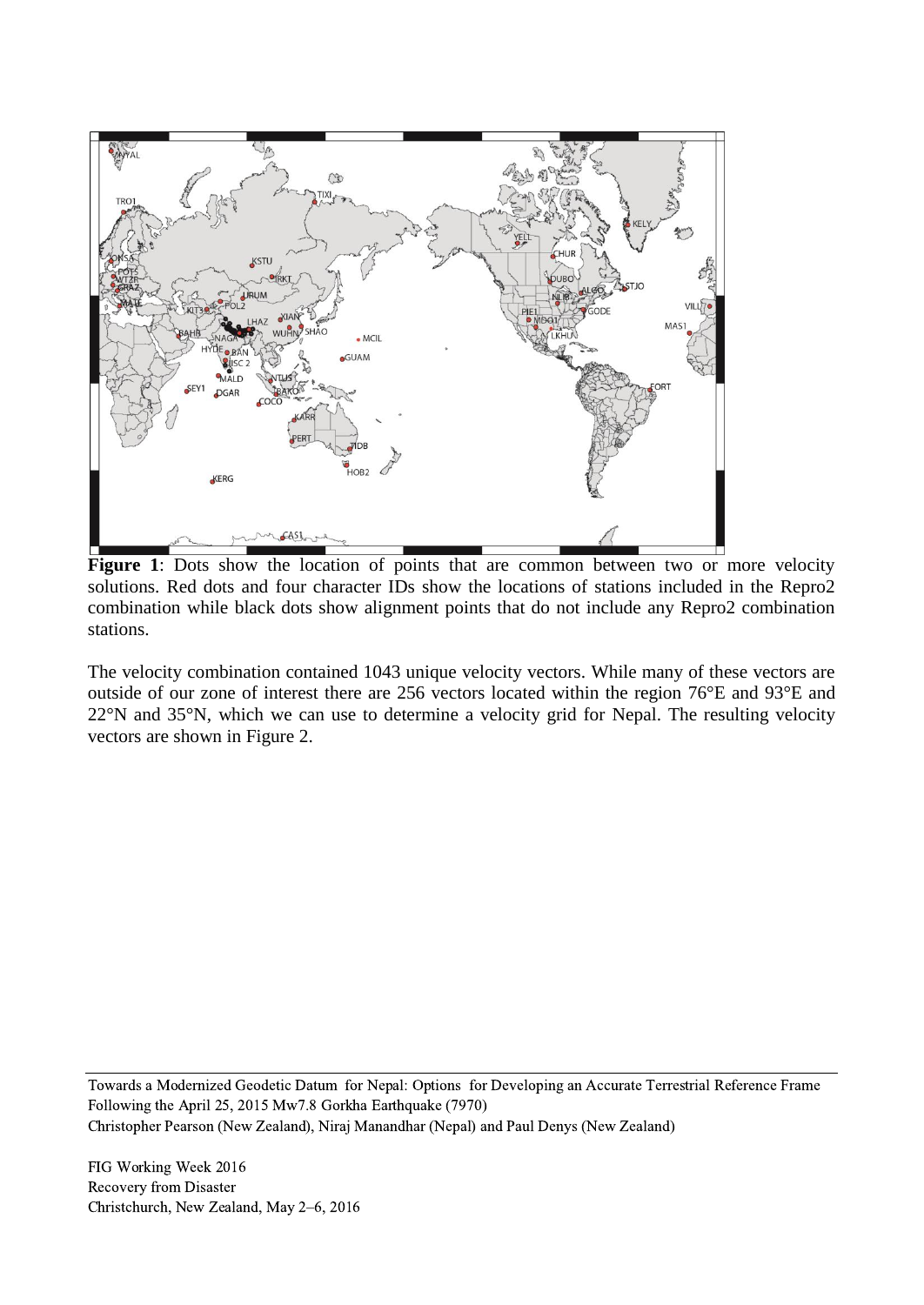

While we are only interested in a limited region surrounding Nepal, in order to avoid edge effects and incorporate as many stable India velocity constraints as possible, we gridded a much larger region extending from 77°E to 91°E and 22°N to 33°N. The grid was then clipped to cover the region from 80°E to 89°E and 26°N to 31°N (Figure 3). While Figure 3 shows velocity vectors on a half degree spacing the actual gridded velocities have a spacing of 20 points/degree (0.05°). The predicted vectors from the grid have an RMS misfit of  $\pm 1.1$  mm/yr in the east component,  $\pm 1.3$ mm/yr in the north.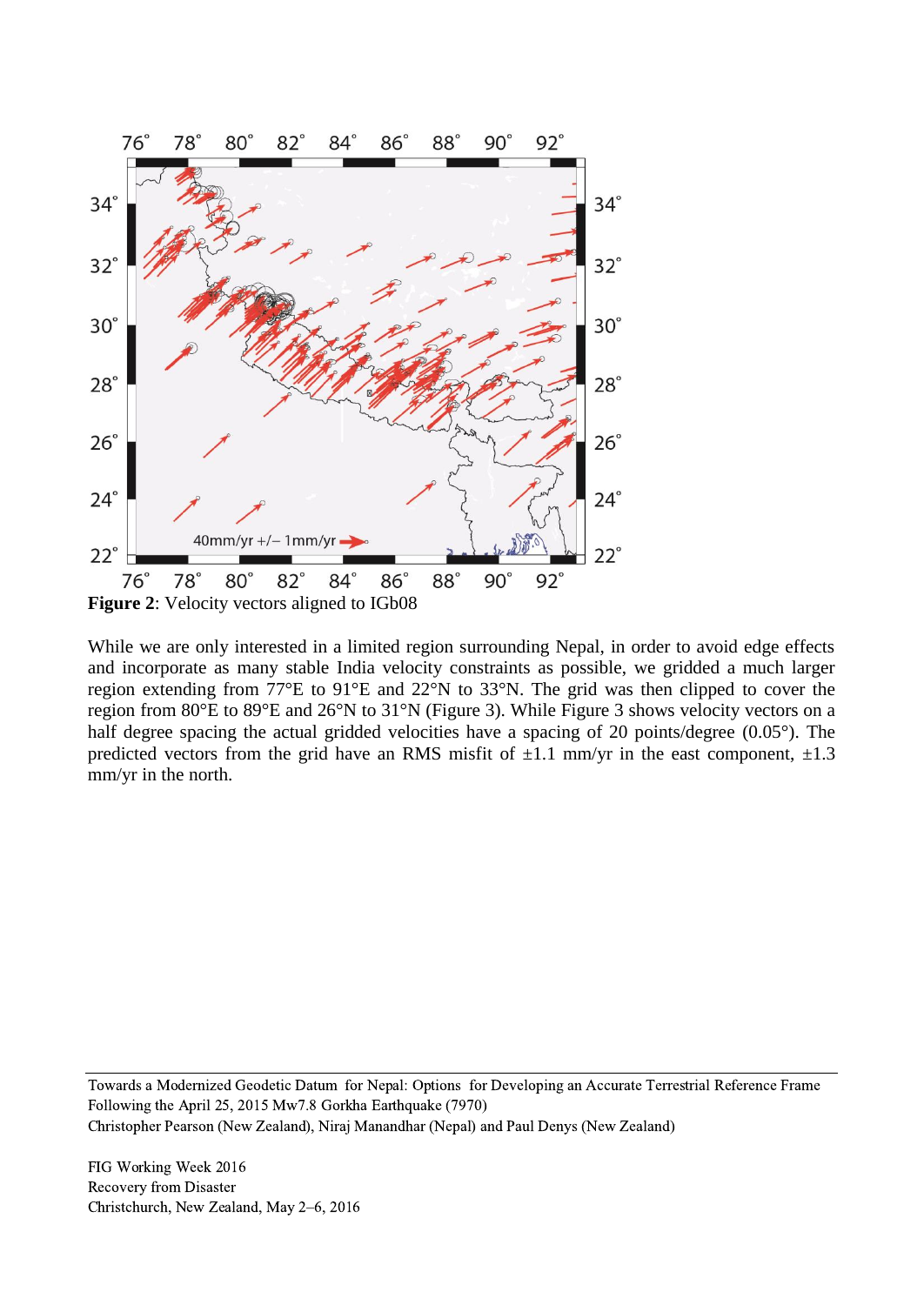

**Figure 3**: Velocity grid for Nepal and surrounding parts of India and China

As long as the epoch date is later than the last major earthquake in the sequence, the deformation model need only contain a model of the secular velocity field. However, we propose to include models of the  $25<sup>th</sup>$  April 2015 Gorkha Earthquake and the  $12<sup>th</sup>$  May Mw7.3 aftershock in order to facilitate the readjustment of survey measurements that predate the earthquakes. We are currently working on developing patches for the co-seismic part of the deformation using published dislocation models (Galetzka *et al.,* 2015, Diego pers. com, 2015). While these models do a reasonably good job of modelling the deformation, there are discrepancies between their prediction of the co-seismic deformation and the limited available GNSS measurements. Because these measurements are based on the offsets from daily cGNSS solutions, they are effectively instantaneous estimates of the earthquake displacements and will not be affected by any postseismic deformation. In the future we hope to improve these models by developing revised grids that will incorporate the increased availability of GNSS and INSAR measurements of the deformation field that will become available. Figure 4 shows the predicted displacement associated with the 2015 Gorkha Earthquake.

Along with the co-seismic deformation, post-seismic crustal movements are also likely to be occurring after an earthquake the size of the Gorkha Earthquake. In the case of the M7.9 2002 Denali earthquake, the National Geodetic Survey added a model of post-seismic deformation to the HTDP software (Pearson *et al.,* 2013). In the future, we would consider adding a similar model for the Gorkha Earthquake, however, at present there is too short a time series to develop the quantitative models to accurately estimate the deformation.

Towards a Modernized Geodetic Datum for Nepal: Options for Developing an Accurate Terrestrial Reference Frame Following the April 25, 2015 Mw7.8 Gorkha Earthquake (7970)

Christopher Pearson (New Zealand), Niraj Manandhar (Nepal) and Paul Denys (New Zealand)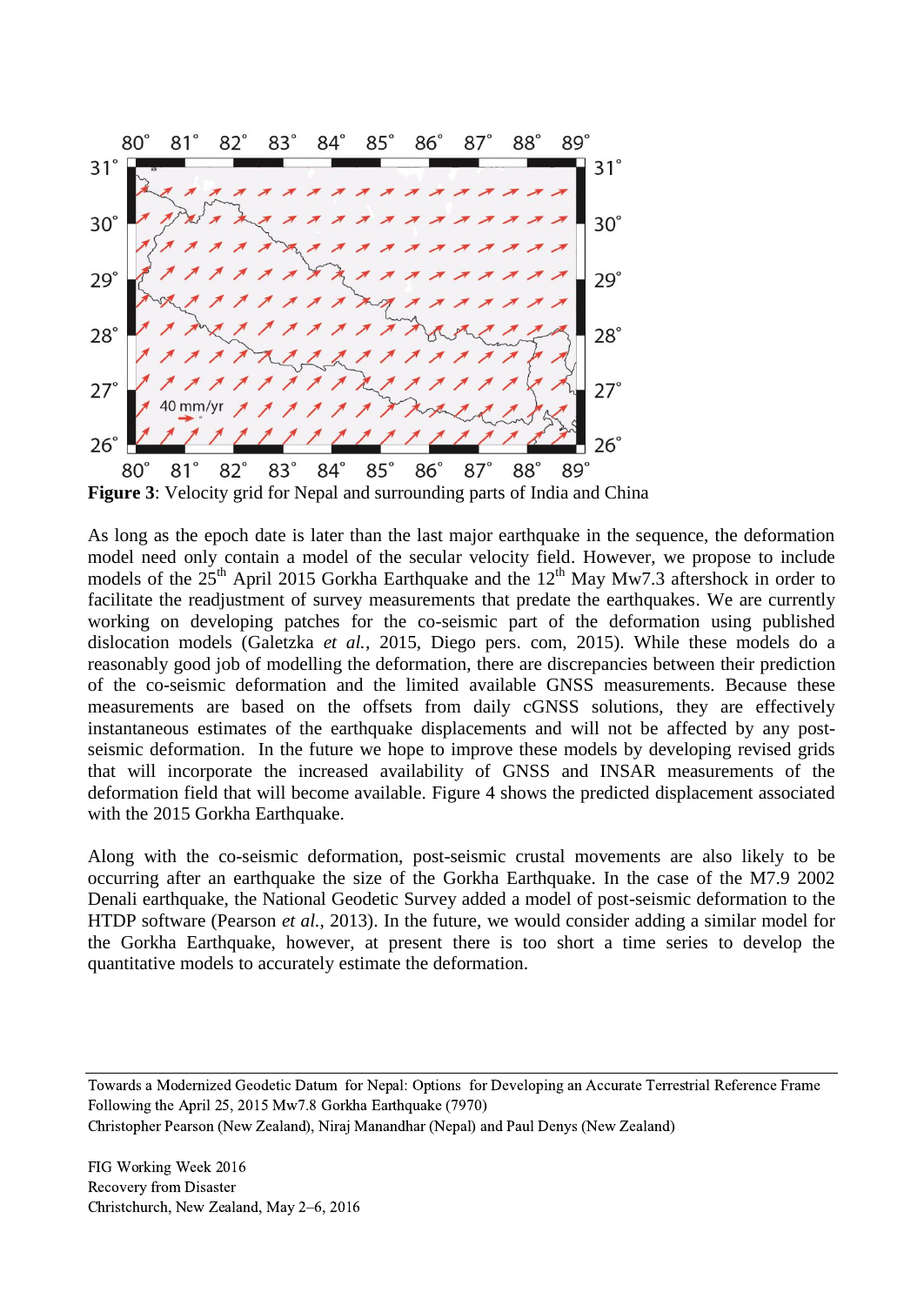

Figure 4: Predicted displacement associated with the 25<sup>th</sup> April 2015 Mw7.8 Gorkha Earthquake inferred from the dislocation model from Galetzka *et al.* (2015).

# **4. CONTROL**

High order control for the proposed Nepal datum would be based on a CORS network with coordinates that are rigorously aligned to the ITRF. This network would adopt as many of the existing Nepal GPS Array [\(www.tectonics.caltech.edu/resources/kmlnepal.html\)](http://www.tectonics.caltech.edu/resources/kmlnepal.html) stations as possible. A preliminary evaluation of the stations in the array indicates that 20 of these sites maybe available to act as a CORS network for Nepal. However, four sites download only sporadically due to problematic data links, which results in long latency periods. The distribution of potential CORS stations is shown in Figure 5.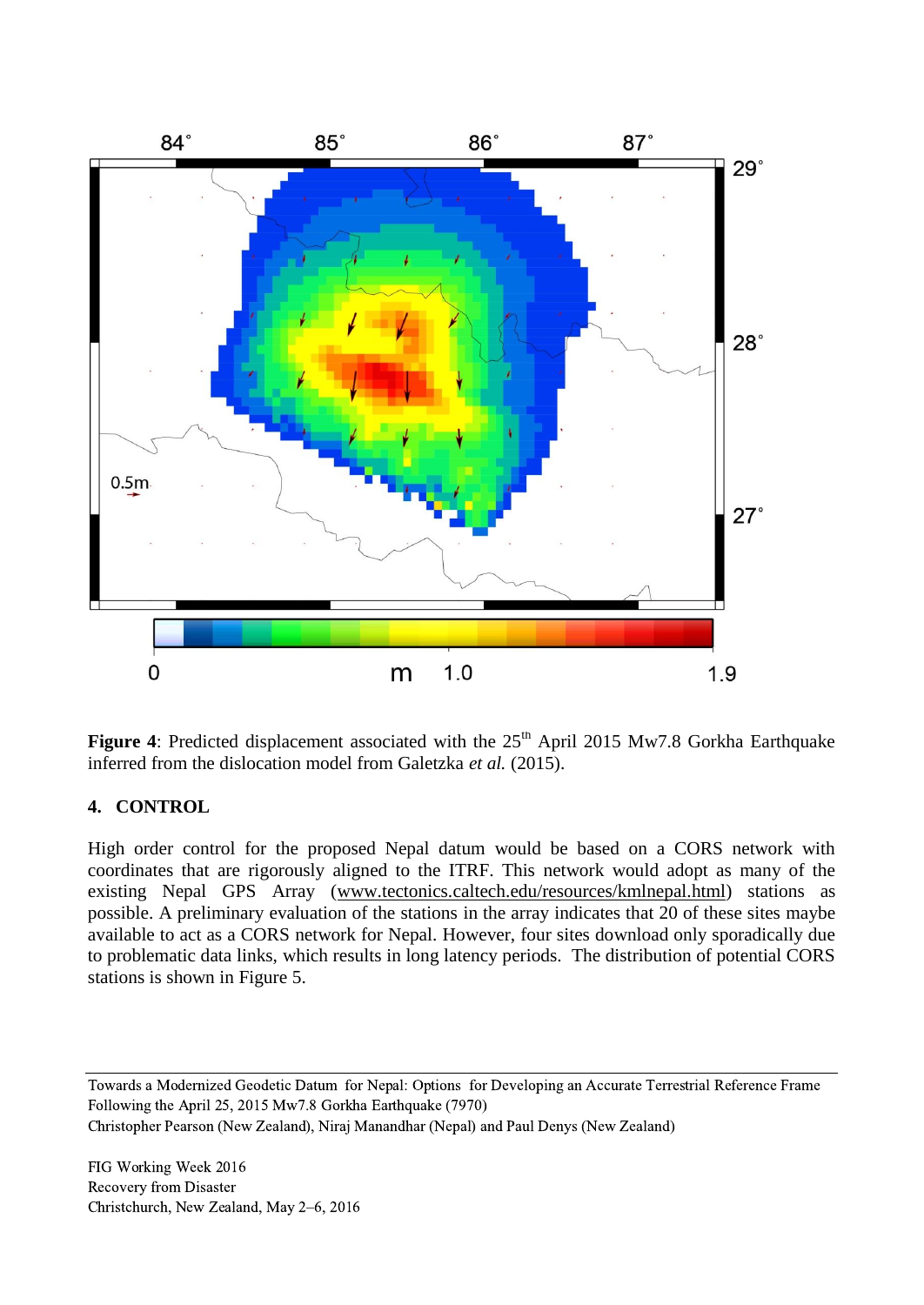

**Figure 5**: Location of stations from the existing Nepal GPS Array that are potential stations for a Nepal CORS network. Black triangles show the location of triangles with near real time downloading while red triangles show stations with latency of several weeks to several months.

Coordinates for existing lower order coordinates would be determined by readjusting existing measurements using least square adjustment packages that can apply the deformation model combined with new surveying data, particularly in the Kathmandu area. This will require that observation dates are available for all historic measurements and it will require that the data is available in a digital form. Comparing the old and new coordinates from existing control will allow a series of correction grids to be developed and these will provide the basis of an accurate datum transformation between the modernized and original Nepal datums. The correction grid will be used to transform coordinates and spatial references in geodatabases into the new system.

#### **5. TOOLS FOR SURVEYORS TO CONNECT TO THE NEW DATUM**

Nepal will need a mechanism to allow surveyors to realize coordinates in the new datum. This can be done by establishing a network of control coordinates. The topographic maps in Nepal, published in sheets covering 7.5 arcminutes of latitude and longitude, map the densely populated Terai and Middle Mountain regions. The less populated, high mountain regions are mapped on 15 arcminute sheets. If high order control points were established at a density of one per topographic base map sheet, this would give a density of about 1 station per 10-15 km in the populated regions of Nepal and one per 25-30 km for the mountainous areas. High level passive control marks, which have

Towards a Modernized Geodetic Datum for Nepal: Options for Developing an Accurate Terrestrial Reference Frame Following the April 25, 2015 Mw7.8 Gorkha Earthquake (7970)

Christopher Pearson (New Zealand), Niraj Manandhar (Nepal) and Paul Denys (New Zealand)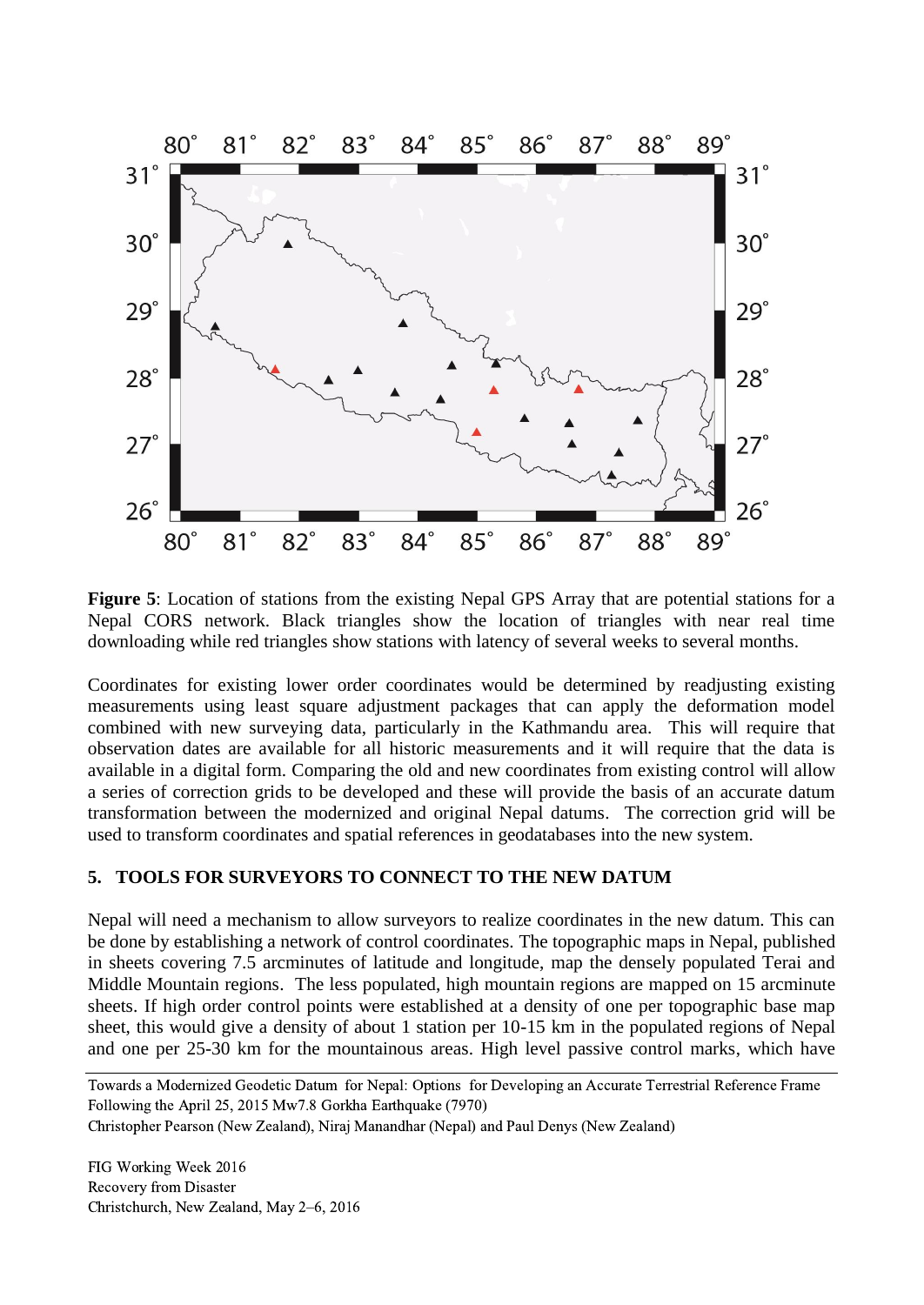been used in previous earth deformation studies, should be resurveyed as a matter of urgency as they can contribute to the velocity model. For points that will contribute to the velocity field, processing must be done using techniques that provide coordinates and velocities that are aligned rigorously to the ITRF. For new static control, which are not intended to be used for measuring velocities, processing using commercial software will be adequate. Once the new stations have been established and surveyed, the data will be adjusted relative to the CORS to determine coordinates in the new datum. This requires the use of adjustment software that supports the use of deformation models, for example SNAP developed Land Information New Zealand (LINZ, 2013) or HTDP (Pearson and Snay, 2013). Sufficient points with existing Nepal Everest coordinates should be included to allow the transformation grid to be developed.

In addition to the network of passive control marks, the Survey Department could consider developing web based products and other infrastructure to allow surveyors to connect their surveys directly to the CORS network. At its simplest this might take the form of hosting RINEX files from the CORS on its own website, or even training Nepali surveyors to use the existing UNAVCO web interface for this purpose [\(www.unavco.org/data/gps-gnss/data-access-methods/dai2/app/dai2.html\)](http://www.unavco.org/data/gps-gnss/data-access-methods/dai2/app/dai2.html). However, the UNAVCO web interface has some limitations for providing data in the form that surveyors can use easily. For this reason, it would be desirable to have the RINEX data hosted locally in Nepal on a server under the control of the Survey Department.

Eventually, it may be possible to incorporate, at least some of, the CORS network in a NetworkRTK facility. In this regard, some of the stations in the Nepal GPS Array are already producing high rate GPS data so developing a Nepali NetworkRTK should not be particularly difficult. It may also be possible to develop capacity for online data processing along the lines of the existing PositioNZ-PP, AUSPOS or OPUS services.

# **6. CONCLUSION**

Because of the effect of the  $25<sup>th</sup>$  April, 2015 Gorkha earthquake, significant earth deformation has occurred in a large area of eastern and central Nepal centered on the Kathmandu Valley. As a result, the geodetic control in this region is significantly distorted with published geodetic control coordinates being displaced from their true position on the ground by up to 2 m. Correcting these distortions will require a new geodetic datum.

In this paper we consider the possibility of Nepal adopting a semi-dynamic datum, similar to the NZGD2000 datum that New Zealand has use for the last 15 years (Crook *et al.,* 2015). The new datum would be based on ITRF2014 and include a national deformation model. The reference epoch needs to be set after the completion of the current earthquake sequence. Because of the extensive work carried out by the earth deformation community over the last two decades, many of the models and much of the infrastructure required to support a datum are already available in Nepal. For example, we demonstrate that an adequate velocity model for Nepal can be developed from measurements that have been published in a series of recent papers. In addition, published dislocation models that can form the basis of earthquake patches are available. A national CORS

Towards a Modernized Geodetic Datum for Nepal: Options for Developing an Accurate Terrestrial Reference Frame Following the April 25, 2015 Mw7.8 Gorkha Earthquake (7970)

Christopher Pearson (New Zealand), Niraj Manandhar (Nepal) and Paul Denys (New Zealand)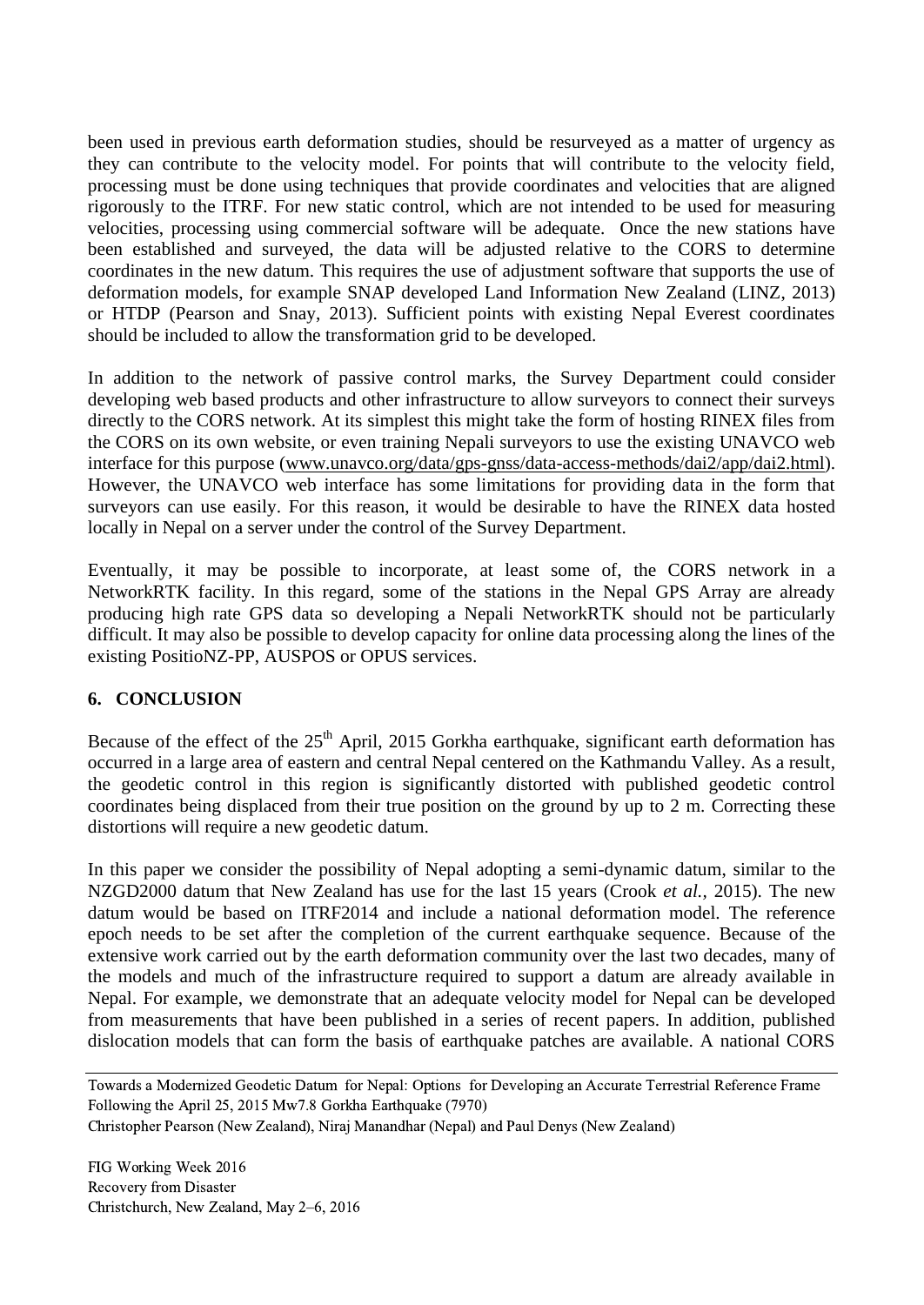network is often incorporated in dynamic datums because it provides a key role in providing the high order control, monitoring the stability of the datum and enabling users to tie surveys into the datum using the most reliable control available. In the case of Nepal, the CORS run by UNAVCO, which have been established for earth deformation monitoring can also form the basis of a national CORS network.

Of course, a significant amount of work needs to be done before a semi dynamic datum can be established for Nepal. Existing survey control will have to be coordinated in terms of the new datum through a mixture of readjustment and resurveying of existing control points and new control points. Also, the transformation (correction grids) between the existing Nepal Everest datum and the new datum will have to be developed in order to transform coordinates and spatial references in GIS databases into the new system. However, for the most part, this work is not specific to a semidynamic datum and would be required regardless of whatever type of geodetic datum Nepal adopts.

## **ACKNOWLEDGEMENTS**

Much of the work described in this paper was conducted during a 5 week visit to the Survey Department of Nepal by Chris Pearson, which was funded by the New Zealand Ministry of Foreign Affairs and Trade. We also thank the University of Otago for waiving normal overheads for this project. This manuscript benefited from a review by Richard Stanaway and two anonymous reviewers.

## **REFERENCES**

- Ader, T., *et al.,* (2012). Convergence rate across the Nepal Himalaya and interseismic coupling on the Main Himalayan Thrust: Implications for seismic hazard, *Journal of Geophysical Research: Solid Earth*, 117, B04403, doi:10.1029/2011JB009071.
- Altamimi, Z., Rebischung, P., Lercier, D., Collilieux, X., and Métivier, L., (2014). ITRF2013: IGS contribution and early results, Paper presented at IGS Workshop, Pasadena,23-27 June 2014. Retrieved from [www.igs.org/assets/pdf/Workshop 2014 -](http://www.igs.org/assets/pdf/Workshop%202014%20-%20PY04%20-%20Altamimi%20-%202202%20-%20ITRF2013%20IGS%20contribution%20and%20early%20results.pdf) PY04 - Altamimi - 2202 - [ITRF2013 IGS contribution and early results.pdf](http://www.igs.org/assets/pdf/Workshop%202014%20-%20PY04%20-%20Altamimi%20-%202202%20-%20ITRF2013%20IGS%20contribution%20and%20early%20results.pdf)
- Banerjee, P., Burgmann R., Nagarajan B., and Apel E. (2008), Intraplate deformation of the Indian subcontinent, *Geophys. Res. Lett*., 35, L18301, doi:10.1029/2008GL035468.
- Bettinelli, P., Avouac, J.-P., Flouzat, M., Jouanne, F., Bollinger, L., Willis, P. and Chitrakar, G., (2006). Plate motion of India and Interseismic strain in the Nepal Himalaya from GPS and DORIS measurements, *J. Geod.*, 80(8): 567–589.
- Crook, C., Donnelly, N., Beavan, J., and Pearson, C., (2015). From geophysics to geodetic datum: Updating the NZGD2000 deformation Model, *New Zealand Journal of Geology and Geophysics*, in press.
- Galetzka, J. *et al.*, (2015). Slip pulse and resonance of Kathmandu basin during the 2015 Mw 7.8 Gorkha earthquake, Nepal imaged with geodesy, *Science*, **349**(6252): 1091-1095. doi: 10.1126/science.aac6383.

Towards a Modernized Geodetic Datum for Nepal: Options for Developing an Accurate Terrestrial Reference Frame Following the April 25, 2015 Mw7.8 Gorkha Earthquake (7970)

Christopher Pearson (New Zealand), Niraj Manandhar (Nepal) and Paul Denys (New Zealand)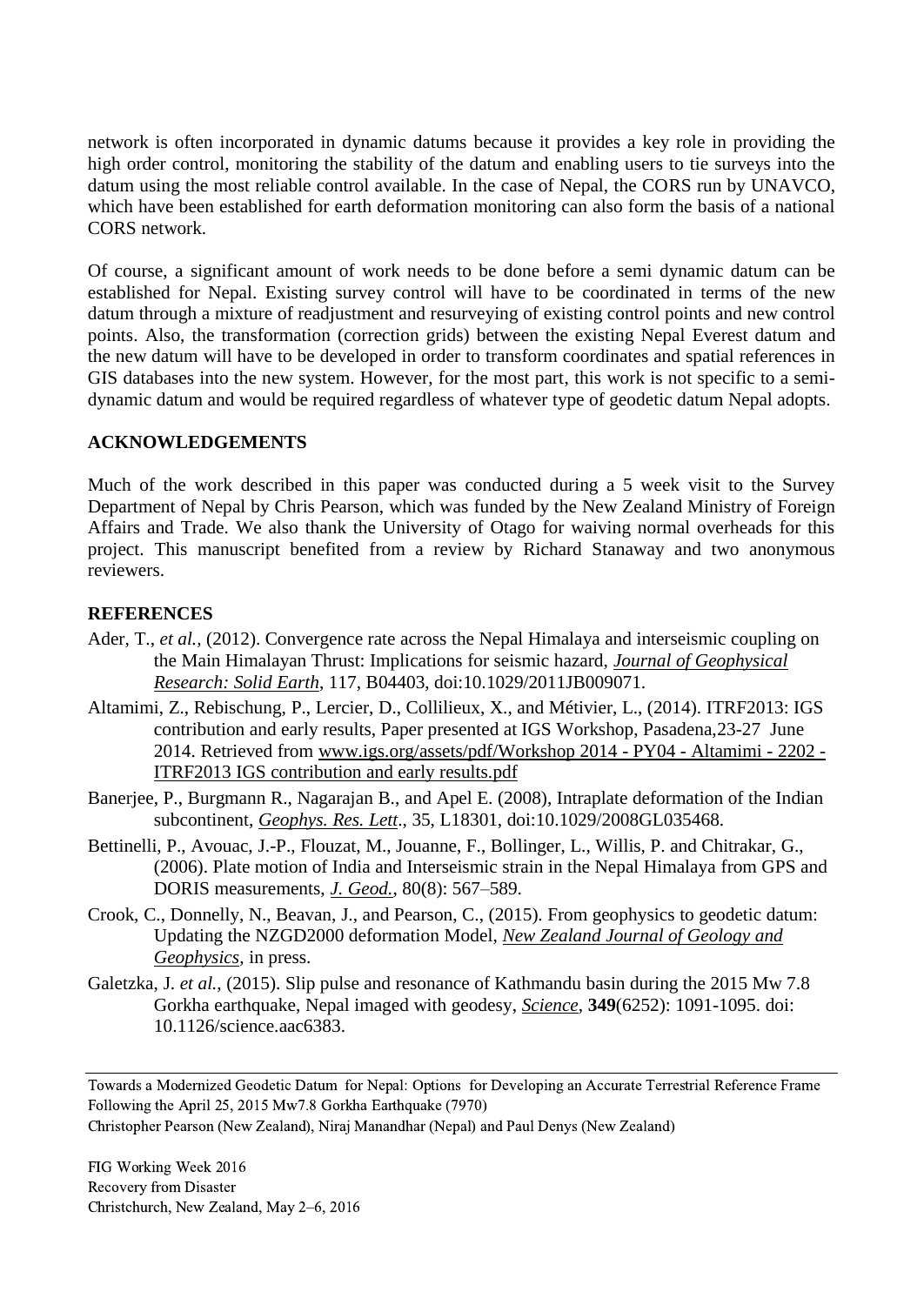- Jade, S., Mukul, M., Gaur, V.K., Kumar, K., Shrungeshwar, T.S., Satyal, G.S., and Dumka, R.K., Jagannathan, S., Ananda, M.B., Kumar, P.D., Banerjee, S., (2014). Contemporary deformation in the Kashmir–Himachal, Garhwaland Kumaon Himalaya: significant insights from 1995–2008 GPS time series, *J Geod* **88**(6):539–557.
- Jean, Y., and Dach, R., Eds, (2015). IGS Technical Report 2014, Astronomical Institute, University of Bern. Bern, Switzerland . Retrieved from [ftp://ftp.igs.org/pub/resource/pubs/2014\\_techreport.pdf](ftp://ftp.igs.org/pub/resource/pubs/2014_techreport.pdf)
- Manandhar, N., (2011). Study of Geodetic datum of Nepal, China and Pakistan and its transformation to World Geodetic System, *Nepalese Journal on Geoinformatics*, **10**:30-35
- LINZ, (2013). SNAP Guidelines for GNSS Geodetic Control CSV files, SNAP version 2.3.60, LINZ, National Geodetic Office, Wellington, New Zealand. Retrieved from www.linz.govt.nz/system/files\_force/media/file-attachments/Guidelines-SNAP-v1.0\_0.pdf Pearson. C., and Snay, R., (2013). Introducing HTDP 3.1 to transform coordinates across time and spatial reference frames, *GPS Solutions*, **17**(1): 1-15, doi: 10.1007/s10291-012- 0255-y.
- Pearson, C., Freymueller, J., and Snay, R., (2013). Software to help surveying engineers deal with the coordinate changes due to crustal motion in Alaska, In *Proceedings of the 10th International Symposium on Cold Regions Development* (ISCORD): Planning for Sustainable Cold Regions, Ed. Zufelt, J.E., Reston, VA: American Society of Civil Engineers. doi: 10.1061/9780784412978.031.
- Snay, R.A., Freymueller, J.T., Craymer, M.R., Pearson, C.F., and Saleh, J., (2015). Modelling 3D Crustal Velocities in the United States and Canada, submitted to *Journal of Geophysical Research: Solid Earth* .

Spence, F.S., (1987). Himalayan Survey, *The Geographical Journal*, **153**(2): 223-230.

Stanaway, R., Roberts, C., Blick, G., and Crook, C., (2012). Four Dimensional Deformation Modelling, the link between International, Regional and Local Reference Frames, *Online Proceedings of the FIG Working Week 2012*, Rome, Italy, 6-10 May 2012. Retrieved from www.fig.net/pub/fig2012/papers/ts02b/TS02B\_stanaway\_roberts\_et\_al\_5906.pdf

# **BIOGRAPHICAL NOTES**

Since 2011 Chris Pearson has been a lecturer/research fellow at School of Surveying, Otago University where he has been active in measuring earth deformation and has collaborated with LINZ to develop tools such as PositioNZ-PP and made contributions to the NZGD2000 datum. Prior to this he worked for the US National geodetic Survey where he was project lead for maintaining the US National Deformation Model. Chris is currently acting as advisor to the Government of Nepal on modernizing their national datum.

# **CONTACTS**

Dr. Christopher F. Pearson School of Surveying, University of Otago

Towards a Modernized Geodetic Datum for Nepal: Options for Developing an Accurate Terrestrial Reference Frame Following the April 25, 2015 Mw7.8 Gorkha Earthquake (7970) Christopher Pearson (New Zealand), Niraj Manandhar (Nepal) and Paul Denys (New Zealand)